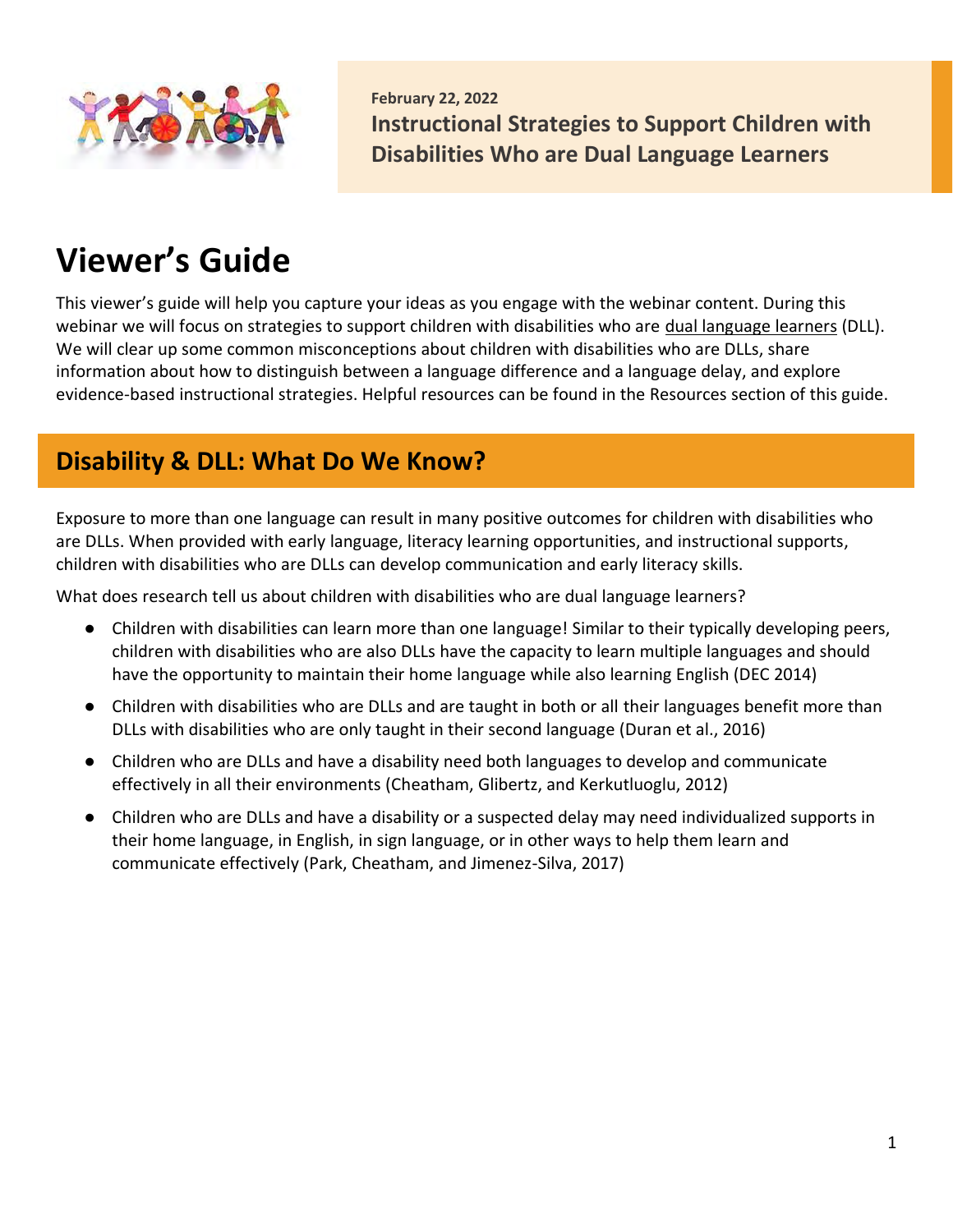# **Disability & DLL: Myth Busting!**

Do you have questions about children with disabilities who are dual language learners? You're not alone! Take a look at some common questions… and answers!

- **Question**: Should we only focus on one language at a time?
- **Answer**: No, children who are DLLs with disabilities can learn two languages at the same time! Research supports that children with Down syndrome and autism spectrum disorder, for example, can still learn two languages. Learning two languages do not place them at risk for greater delays or learning difficulties.
- **Question**: Do children need a certain cognitive level to be bilingual?
- **Answer**: No, children with different cognitive abilities can still be bilingual, they just need support to develop language. Oftentimes, we hear this idea that "bilingualism is a superpower." This is an encouraging phrase to remind people of the value of being bilingual. However, sometimes there's a misconception that it requires a certain cognitive level to be bilingual, and that's not true.
- **Question**: How can we know whether a child has a language difference versus a language disorder or disability?
- **Answer**: Children with language disorders or delays will show difficulties in both languages, even if the difficulty looks different across languages. If a child only shows difficulty in one language but is meeting communication milestones in the other language, they don't have an actual language delay or disability.

### **Did any of these answers surprise you? What questions do you still have?**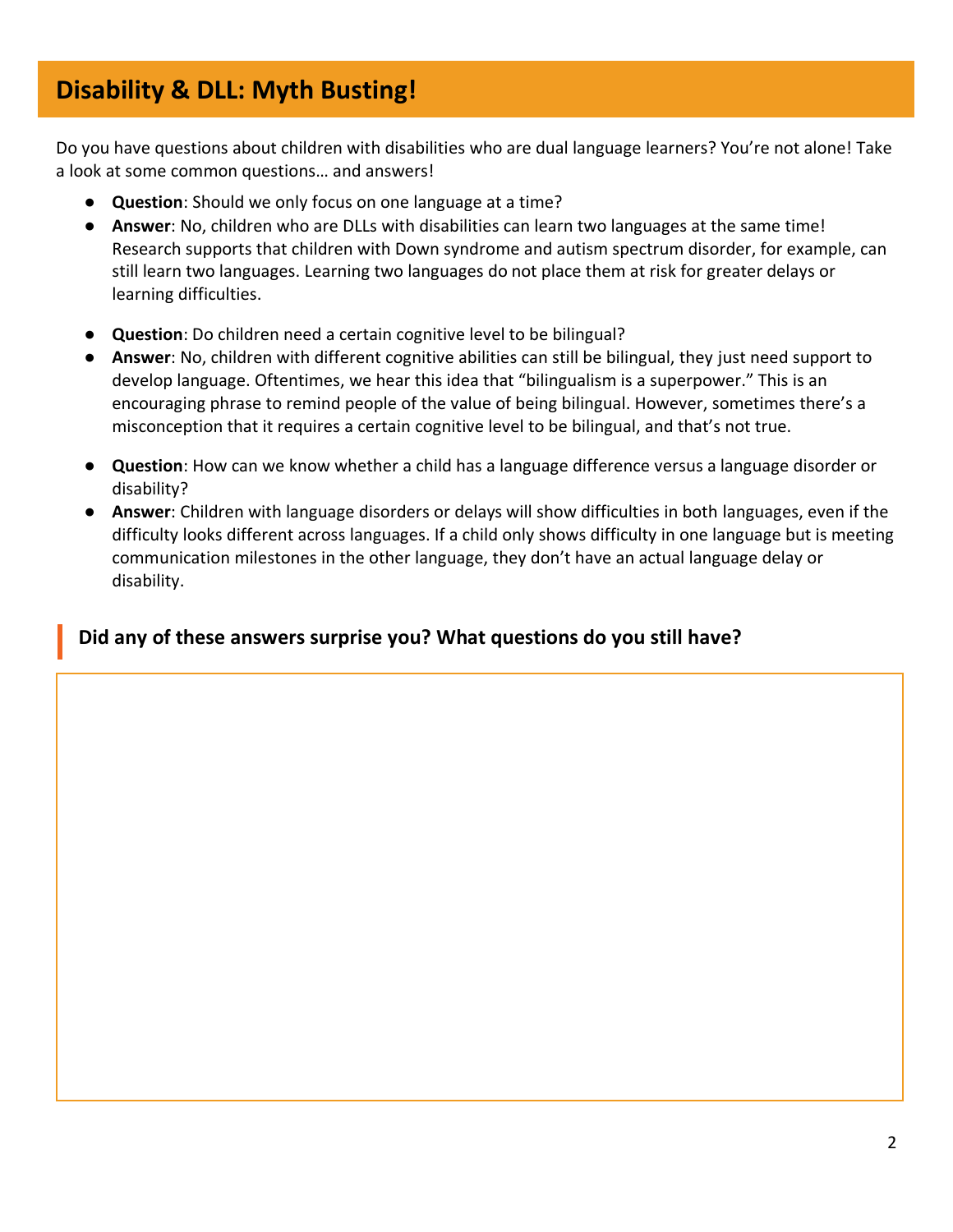# **Distinguishing Between Language Difference and Language Delay**

**Reflect: What happens in your program when there are concerns that a child who is a dual language learner might have a developmental delay or disability? What strategies shared in the webinar could be incorporated into your program's approach?**

## **Disability & Bilingualism: Reframing Inclusion**

Traditionally, inclusion means that we use strategies to ensure that children with disabilities receive equitable and high-quality learning experiences and instruction alongside children who do not have disabilities. However, when we reframe inclusion to also focus on bilingualism it means that we also use strategies to ensure that children's home languages are supported, even when program staff may not speak that same home language.

### **Reflect: Why do you think that reframing inclusion to also focus on bilingualism is important for children with disabilities?**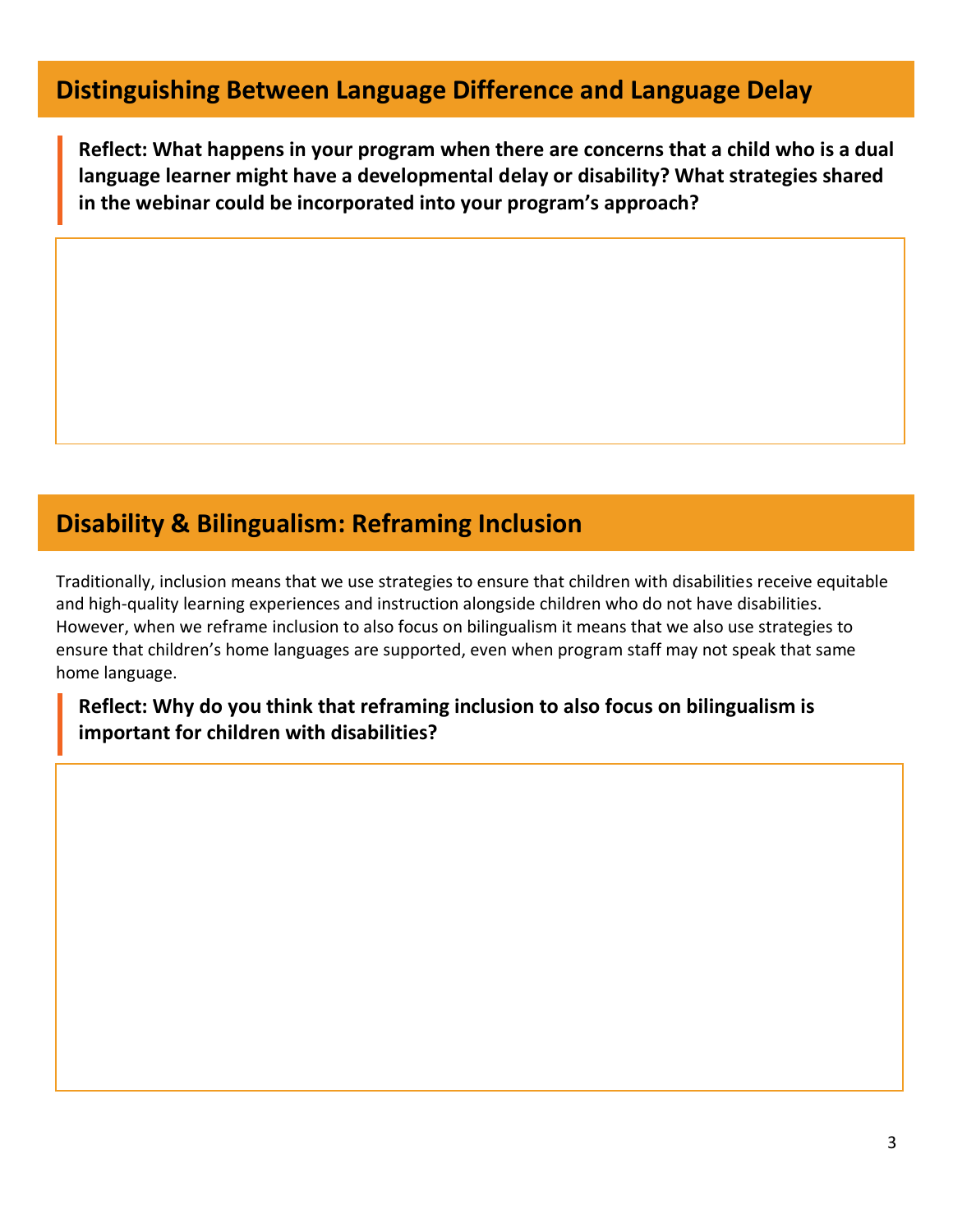## **Effective Strategies: Learn About Home Language**

Home language inventories are a great way to learn about a child and family's home language, family preferences and values. A home language inventory is a tool used to gather information about the languages the children hear and respond to, and who they communicate with during weekdays and the weekend, as well as to gather information regarding whether they have experienced schooling/child care in an English speaking environment.

Here are some key questions/indicators of a good home language inventory/etc.

- 1. At what age was your child exposed to their home language? How about English?
- 2. Has your child attended a childcare or preschool where teachers only spoke English?
- 3. Think about your child's daily routine from Monday to Friday. Write down who speaks to the child, in which language(s), and what language(s) the child uses to respond. (For this question, it is helpful to present families with hourly schedule showing hours from 8AM-10PM).

● Think about your child's daily routine during the weekend. Write down who speaks to the child, in which language(s), and what language(s) the child uses to respond. (For this question, it is helpful to present families with hourly schedule showing hours from 8AM-10PM).

### **Effective Strategies: Supporting Learning Across the "Big 5"**



### **Alphabet Knowledge and Early Writing Adapt strategies to support learning needs**

- Show letters using different modalities
- Present one letter
- Repeat the letter multiple times across the day
- Review letters in small groups or individually



### **Background Knowledge**

#### **Adapt strategies to support learning needs**

- Show key concepts using visuals or objects.
- Teach vocabulary that is key to understanding concepts first
- Review concepts again in small groups or individually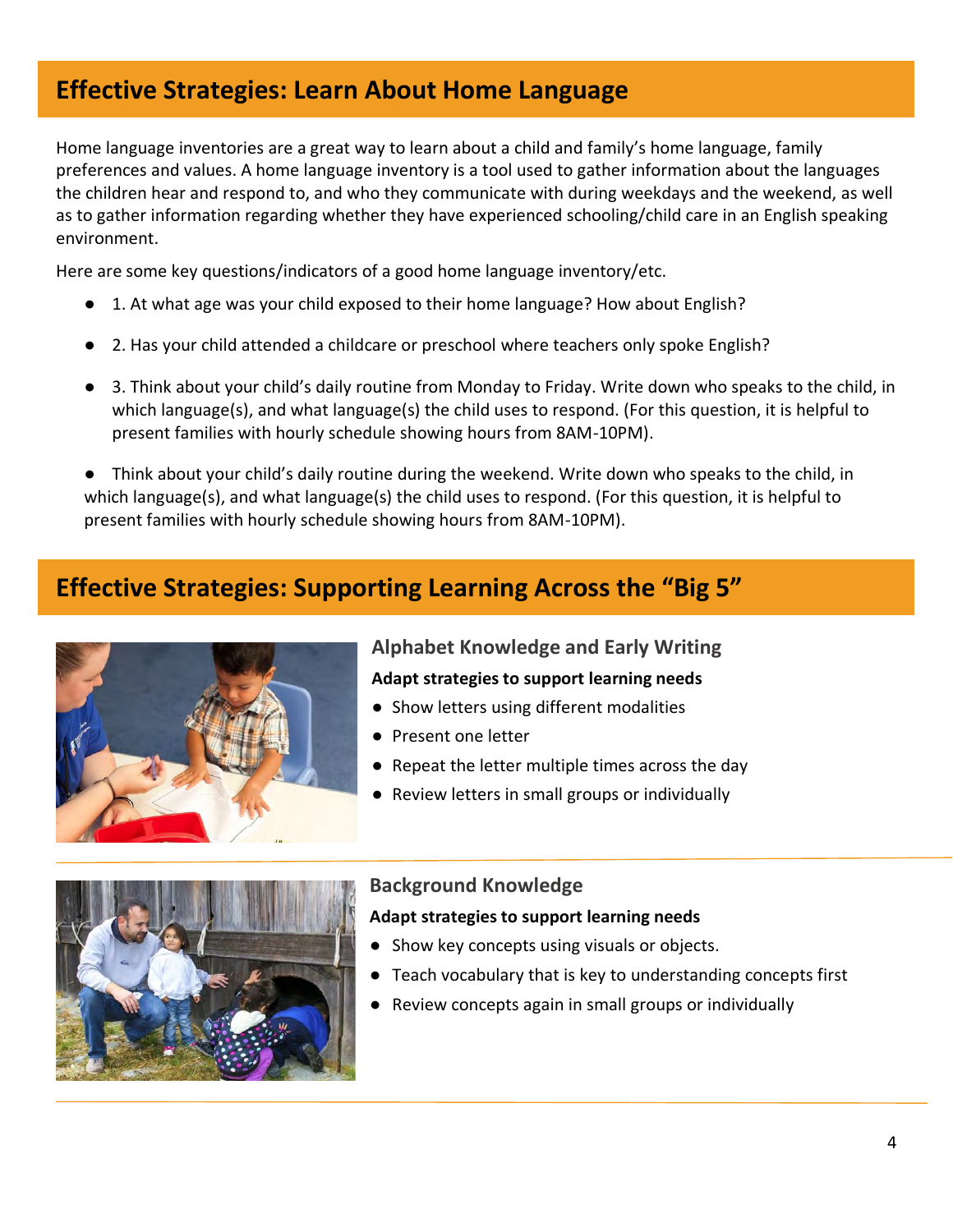

### **Book Knowledge and Print Concepts**

#### **Adapt strategies to support learning needs**

- Adapt books so they are accessible to children
- Use knobs or sponges so it's easier to turn the pages
- Include additional pictures or objects with key vocabulary
- Use audio recordings of books, switch devices, or communication boards



### **Oral Language and Vocabulary**

#### **Adapt strategies to support learning needs**

- Incorporate home language in communication devices
- Introduce new words and concepts using various modalities, such as visuals, objects, audio recordings, etc.
- Use evidence-based strategies language learning, including milieu teaching and dialogic reading



### **Phonological Awareness**

#### **Adapt strategies to support learning needs**

- Focus on one skill at a time
- Start with visuals, gestures, then auditory only
- Start with easier skills, then progress in difficulty
- Feedback for responses

### **What's Next?**

Which of the instructional strategies would you like to try first to support children with disabilities who are dual language learners? Will you try representing words, letters, or stories using multiple modalities? Will you use visual supports to present key words or concepts? Will you learn about and use dialogic reading?

### **Reflect: What strategy will you try first?**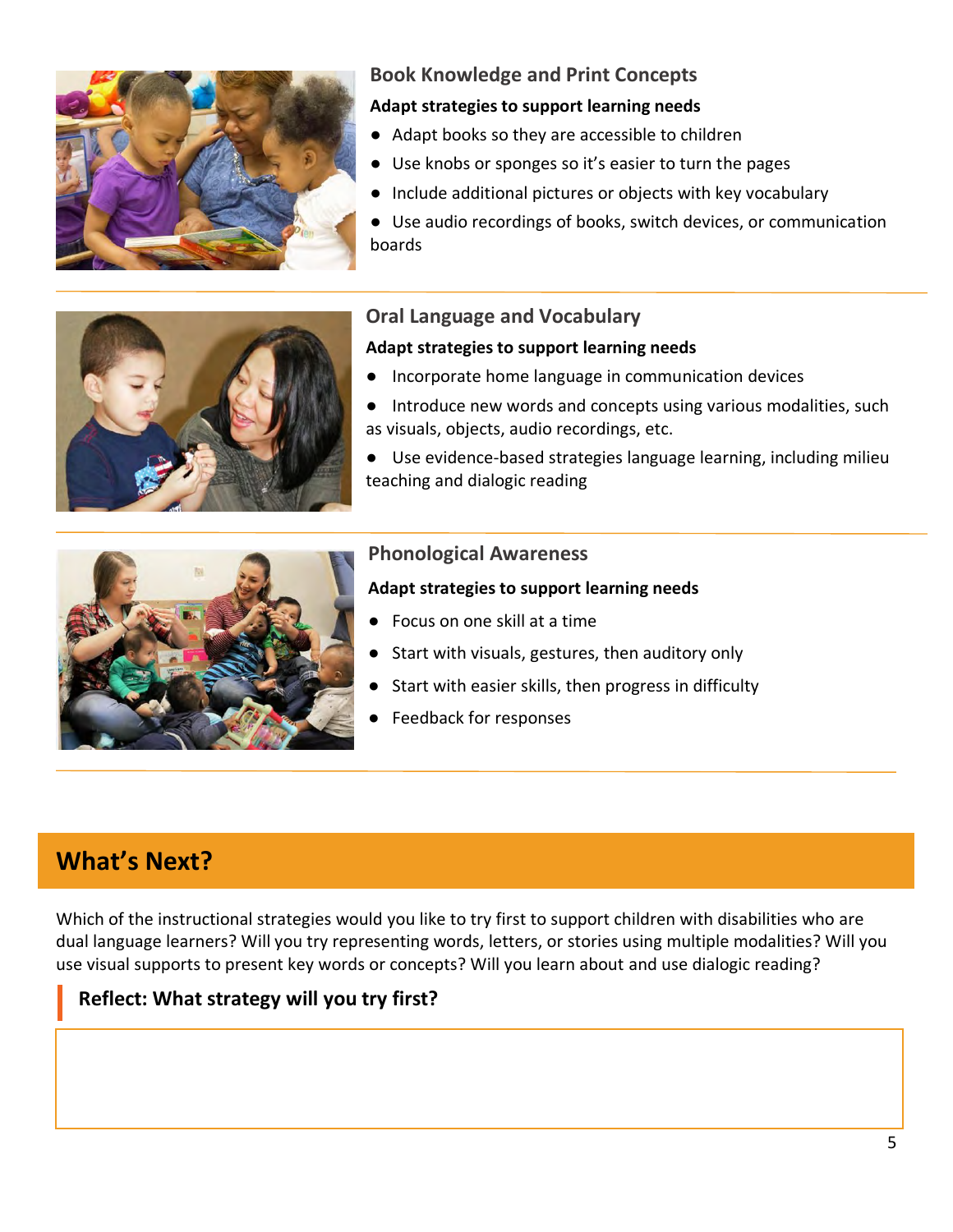**Reflect: How will you address both the home language AND the individual learning needs of the child when you use the strategy?**

# **Helpful Resources**

## **Online Resources**

*\*\*Indicates that the resource is available in Spanish* 

### **Head Start Program Performance Standards Definitions**

See Dual Language Learner for HSPPS definition: <https://eclkc.ohs.acf.hhs.gov/policy/45-cfr-chap-xiii/1305-2-terms>

### **Planned Language Approach: Big 5 for All**

<https://eclkc.ohs.acf.hhs.gov/culture-language/article/planned-language-approach-pla-big-5-all>

### **Home Language for Success in School and Life**

<https://eclkc.ohs.acf.hhs.gov/culture-language/article/home-language-success-school-life>

### **Supporting Children with Disabilities and Suspected Delays**

<https://eclkc.ohs.acf.hhs.gov/publication/supporting-children-disabilities-or-suspected-delays>

### **Supporting Children with Disabilities Who Are Also Dual Language Learners**

<https://eclkc.ohs.acf.hhs.gov/video/supporting-children-disabilities-who-are-also-dual-language-learners>

### **Screening Dual Language Learners in Head Start and Early Head Start**

[https://eclkc.ohs.acf.hhs.gov/child-screening-assessment/article/screening-dual-language-learners-early](https://eclkc.ohs.acf.hhs.gov/child-screening-assessment/article/screening-dual-language-learners-early-head-start-head-start-guide-program-leaders)head-start-head-start-guide-program-leaders

### **Special Considerations: Developmental Screening of Children Ages Birth to 5 Who Are Dual Language Learners**

[https://eclkc.ohs.acf.hhs.gov/child-screening-assessment/article/special-considerations-developmental](https://eclkc.ohs.acf.hhs.gov/child-screening-assessment/article/special-considerations-developmental-screening-children-ages-birth-5-who-are-dual-language-learners)screening-children-ages-birth-5-who-are-dual-language-learners